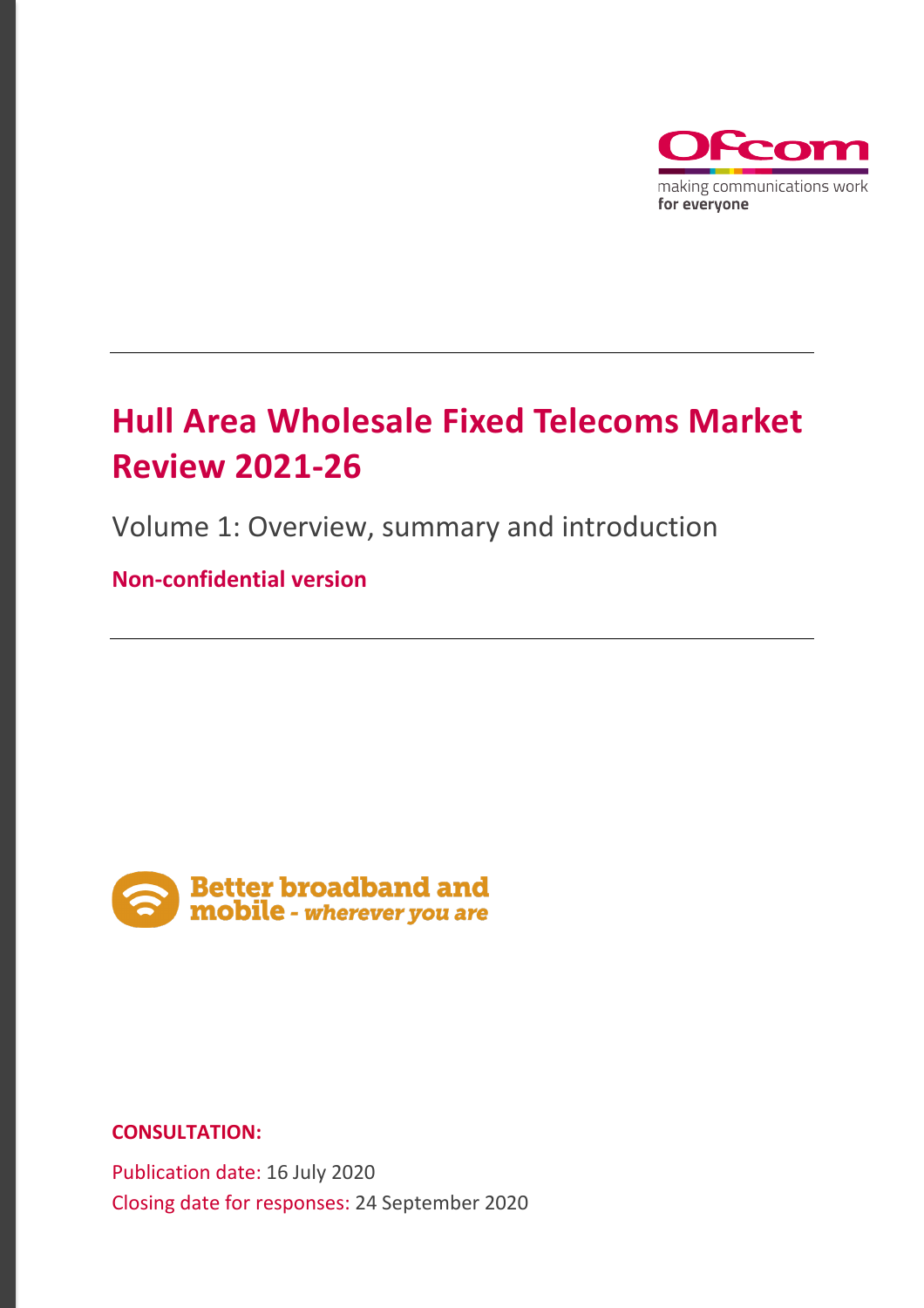# **Contents**

## **Section**

| 1. Overview                           |    |
|---------------------------------------|----|
| 2. Background and framework           |    |
| 3. Detailed summary of our proposals  | 8  |
| 4. Structure and recent consultations | 11 |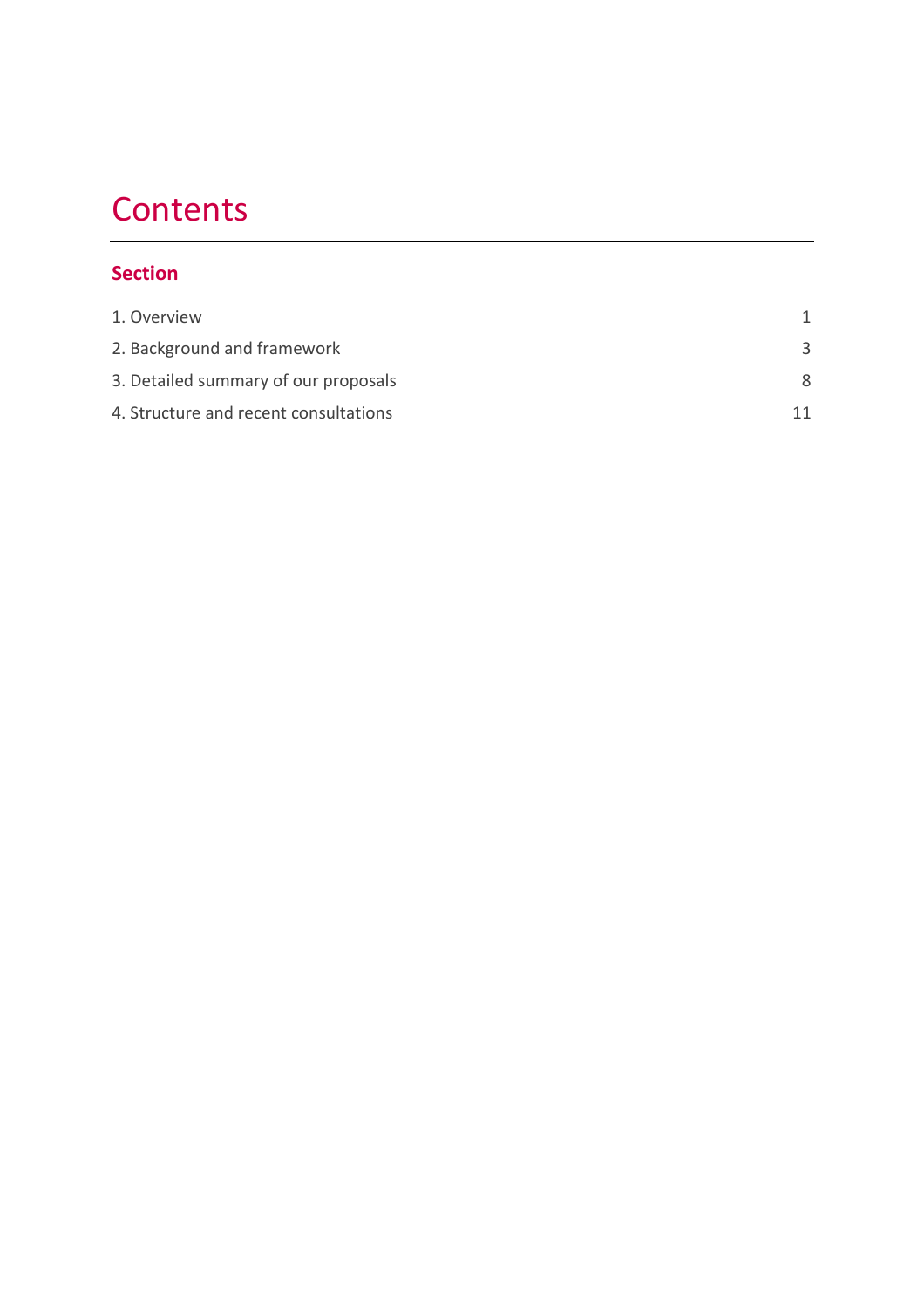# <span id="page-2-0"></span>1. Overview

**This document explains how Ofcom proposes to create conditions to improve retail competition in the fixed telecoms markets in the Hull Area, through our wholesale regulation of KCOM.**

Our strategy for fixed telecoms markets is to promote competition and investment to deliver better broadband and mobile services wherever people live or work. In the Hull Area, we propose to focus our regulation on encouraging competing providers to enter the market.

In the Hull Area, consumers benefit from the availability of KCOM's full-fibre network. However, KCOM has retained a near monopoly at both the wholesale and retail level. This has resulted in less retail choice and higher retail prices than the rest of the UK, where competitive pressure has resulted in greater choice and lower prices.

We have therefore carefully considered whether more direct measures, such as retail price regulation, are required. However, we believe the evidence shows there is now a better prospect of competing providers entering the Hull Area, which ultimately should result in more retail choice and lower retail prices. We also understand KCOM has reviewed its retail prices, and is planning to bring them more into line with the rest of the UK.

We set out below our proposals for regulation of the wholesale local access and wholesale leased lines access services markets in the Hull Area from April 2021. These underpin broadband, mobile and business connections. We also set out how we plan to deregulate the wholesale broadband access and fixed voice markets.

#### **What we are proposing**

We propose to find that KCOM has market power in local access and leased lines access services and to address that market power by regulating in a way that supports competition and investment, and protects customers.

**Encouraging competition in the retail market.** The move to fibre in both the Hull Area and the rest of the UK has the potential to encourage new providers to supply broadband in the Hull Area using wholesale products. In addition to ensuring that competitors will continue to have access to KCOM's network on fair and reasonable terms, we are also proposing to facilitate new entrants' use of KCOM's network by making improvements to the existing wholesale local access arrangements.

**Promoting access for rival providers to KCOM's leased lines access services, using dark fibre.** We propose that network providers should be able to lease from KCOM just the fibre element of a 'leased line' – the high-speed data connections used by large corporations and mobile networks.

**Deregulating the wholesale broadband access and fixed voice markets.** Given our increased focus on regulating KCOM's fibre wholesale local access services we now propose to deregulate the wholesale broadband access market. We also propose to deregulate fixed voice telephone services, as in the future these services will be provided over broadband connections. Improving access to KCOM's fibre network will mean more companies can provide such services in the Hull Area – our existing regulation is therefore no longer required. We are also deregulating the ISDN markets because the need for intervention is no longer necessary in this declining market.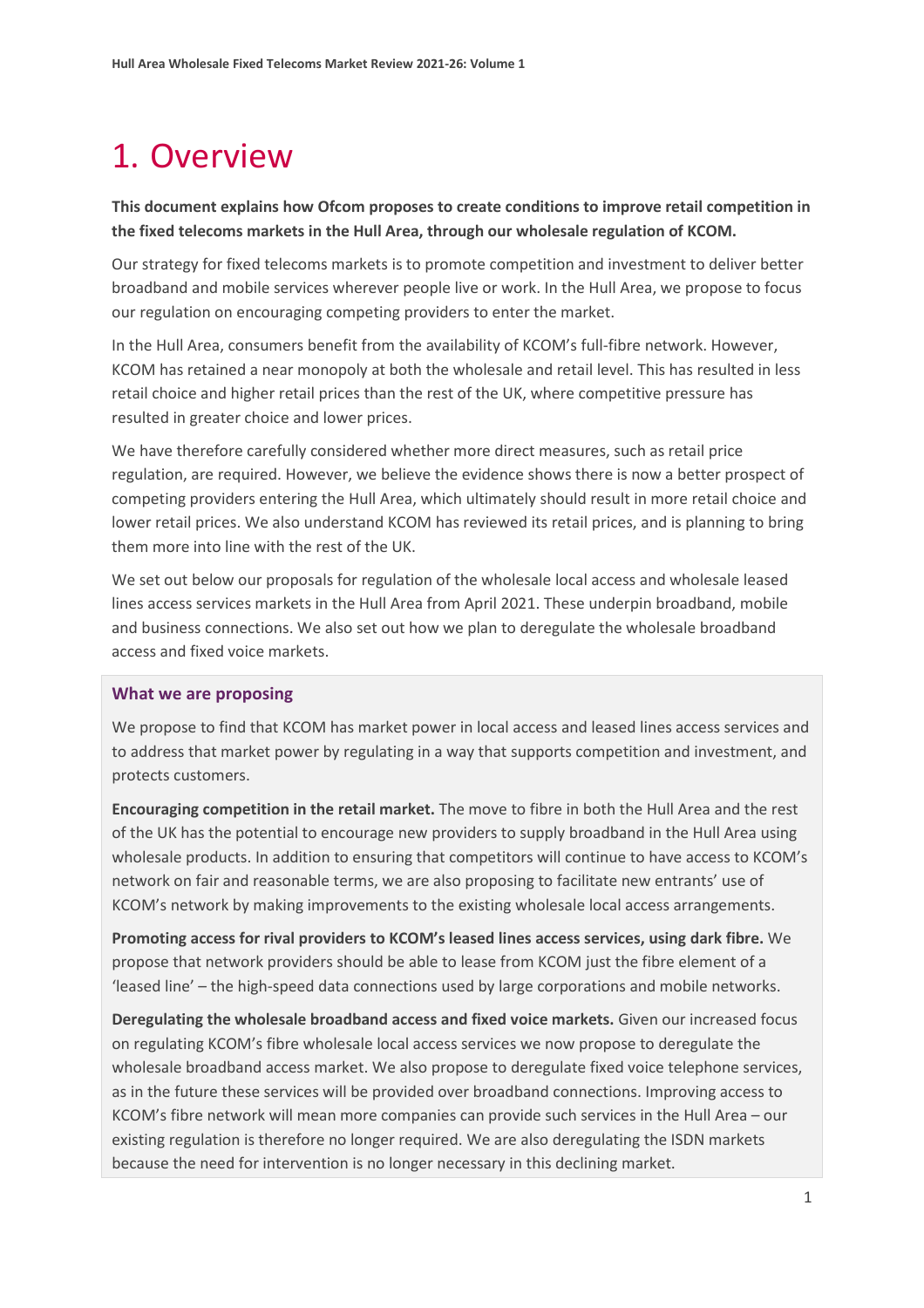## **Next steps**

Responses to this consultation must be received by 24 September 2020. We intend to publish our statement setting out our decisions before the new regulation will take effect in April 2021. This review only covers the Hull Area. We published a separate consultation on our proposals for wholesale fixed telecoms markets in the rest of the UK in January 2020.<sup>[1](#page-3-0)</sup>

<span id="page-3-0"></span><sup>&</sup>lt;sup>1</sup> Ofcom, January 2020[. Wholesale Fixed Telecoms Market Review 2021-26: Consultation](https://www.ofcom.org.uk/consultations-and-statements/category-1/2021-26-wholesale-fixed-telecoms-market-review) (the 2020 WFTMR Consultation).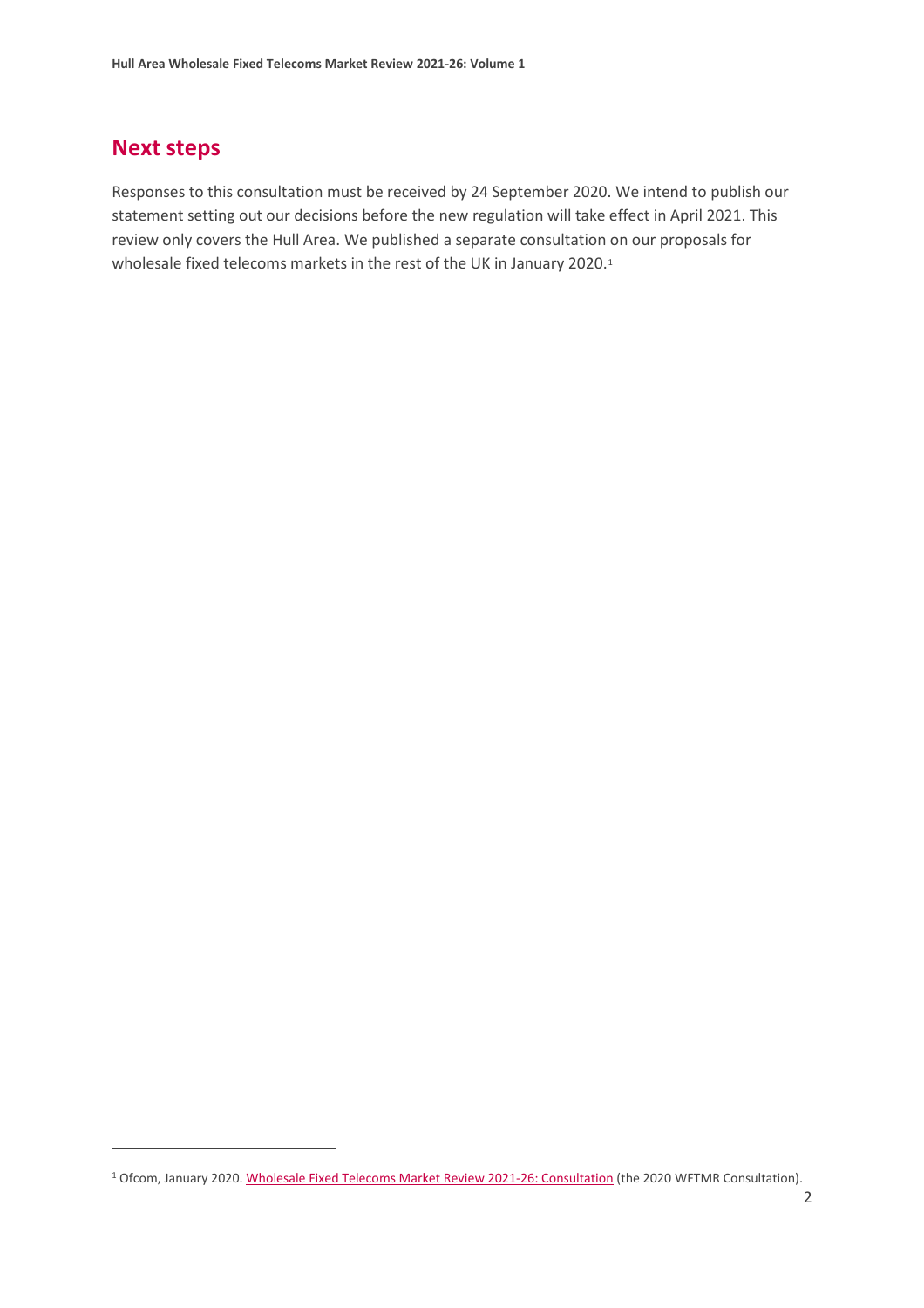# <span id="page-4-0"></span>2. Background and framework

## **Background**

- 2.1 The fixed telecoms markets in the Hull Area are regulated separately from the rest of the UK. This is because KCOM, rather than BT, is the incumbent telecoms provider, and is the owner of the only universal fixed network in the Hull Area. The Hull Area has very different competitive conditions from the rest of the UK. Specifically:
	- there is limited alternative fixed network build;
	- there is no cable network;
	- there is no competition from telecoms providers using wholesale access to KCOM's network; and
	- none of the large retail providers such as Sky, TalkTalk, Virgin Media and Vodafone operate in the Hull Area.
- 2.2 In the Hull Area, KCOM operates two fixed access networks: a copper network and a Fibre to the Premises (FTTP) network, and serves approximately 0.7% of UK premises (c.200,000 premises). KCOM has now completed the deployment of its fibre network, although it currently does not have plans to withdraw its copper network.

## **Scope of our review**

- 2.3 We are reviewing the following markets in the Hull Area:
	- the Wholesale Fixed Analogue Exchange Line (WFAEL) market on which our most recent statement was published in November [2](#page-4-1)017 (the 2017 NMR Statement);<sup>2</sup>
	- the Wholesale Call Origination (WCO) market on which our most recent statement was published in November 2017 (the 2017 NMR Statement);<sup>[3](#page-4-2)</sup>
	- the Integrated Services Digital Network (ISDN) 2 and ISDN30 markets on which our most recent statement was published in November 2017 (the 2017 NMR Statement);[4](#page-4-3)
	- the Wholesale Local Access (WLA) market on which our most recent statement was published in July 2018 (the 2018 WLA/WBA Statement);<sup>[5](#page-4-4)</sup>
	- the Wholesale Broadband Access (WBA) market on which our most recent statement was published in July 2018 (the 2018 WLA/WBA Statement);<sup>[6](#page-4-5)</sup>

<span id="page-4-1"></span><sup>&</sup>lt;sup>2</sup> Ofcom, November 2017. [Narrowband Market Review: Statement.](https://www.ofcom.org.uk/__data/assets/pdf_file/0020/108353/final-statement-narrowband-market-review.pdf) See Section 4 for market definition and three criteria test (WFAEL and WCO), Section 6 for SMP analysis for the Hull Area (WFAEL, WCO, ISDN30 and ISDN2) and Section 11 for remedies on KCOM (WFAEL, WCO, ISDN30 and ISDN2).

<span id="page-4-2"></span><sup>3</sup> 2017 NMR Statement. See Section 4 for market definition and three criteria test (WFAEL and WCO), Section 6 for SMP analysis for the Hull Area (WFAEL, WCO, ISDN30 and ISDN2) and Section 11 for remedies on KCOM (WFAEL, WCO, ISDN30 and ISDN2).

<span id="page-4-3"></span><sup>4</sup> 2017 NMR Statement. See Section 6 for SMP analysis for the Hull Area (WFAEL, WCO, ISDN30 and ISDN2) and Section 11 for remedies on KCOM (WFAEL, WCO, ISDN30 and ISDN2).

<span id="page-4-5"></span><span id="page-4-4"></span><sup>5</sup> Ofcom, July 2018[. Wholesale Local Access and Wholesale Broadband Access Market Reviews: Statement.](https://www.ofcom.org.uk/__data/assets/pdf_file/0027/116991/statement-wba-competition-hull.pdf) <sup>6</sup> 2018 WLA/WBA Statement.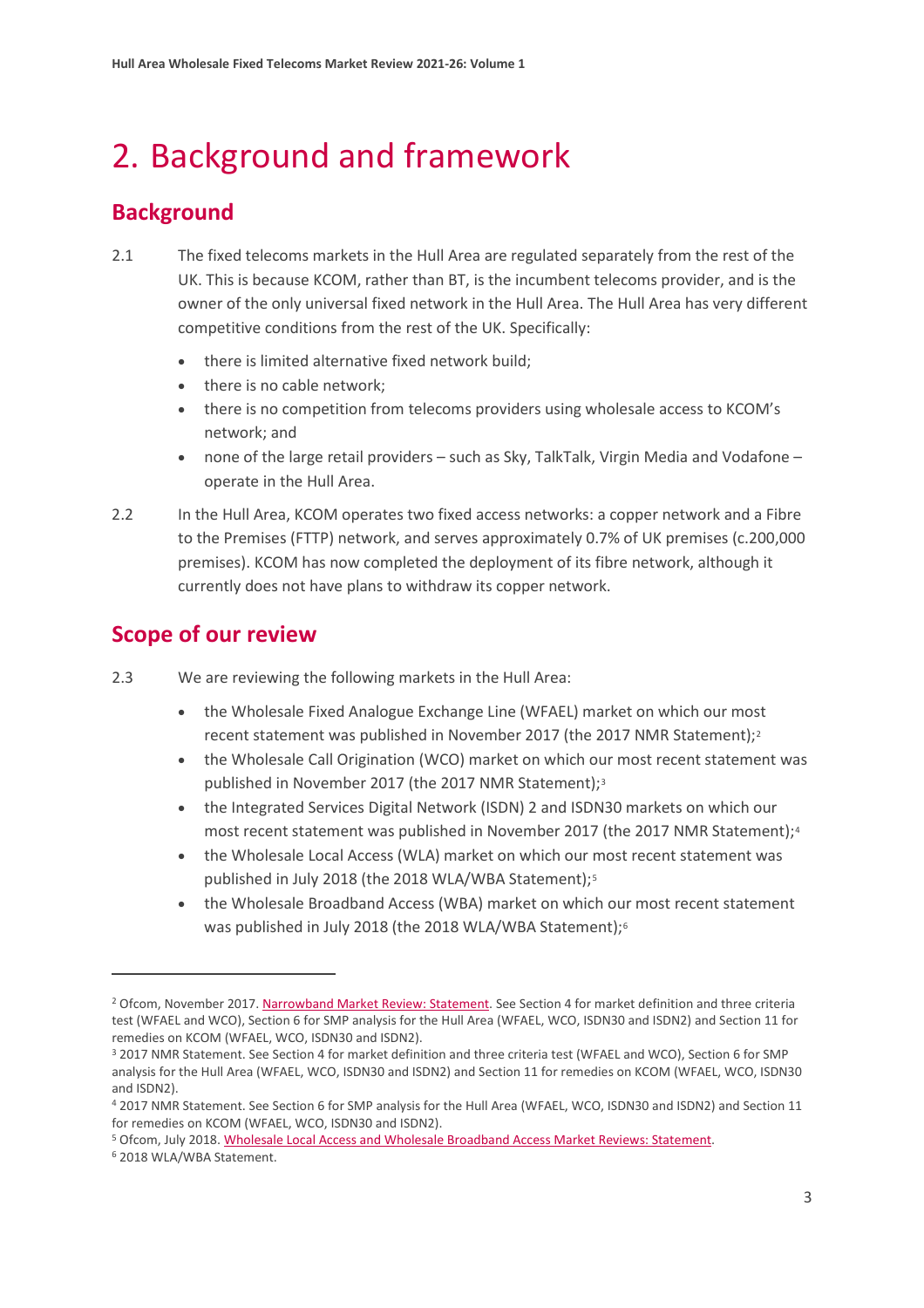- the wholesale leased line access services market on which our most recent statement was published in June 2019 (the 2019 BCMR Statement);<sup>[7](#page-5-0)</sup>
- 2.4 We have committed to review these markets so that new regulation can take effect from April 2021.

## **Legal and regulatory framework**

#### **Market review process**

- 2.5 Annex 5 provides an overview of the market review process. As required by the regulatory framework, we have reviewed the markets listed above in three analytical stages:
	- a) we have provisionally identified and defined the relevant markets, taking into account national circumstances;
	- b) we have assessed whether the markets are effectively competitive, which involves assessing whether any operator has SMP in any of the relevant markets; and
	- c) where we propose to find SMP, we are also proposing appropriate remedies, based on the nature of the competition problems identified in the relevant markets.
- 2.6 Consistent with our duties, we are taking due account of any applicable European Commission (EC) recommendations or guidelines. In particular, we are taking due account of the EC's Recommendation on relevant product and service markets (the 2014 EC Recommendation)<sup>[8](#page-5-1)</sup> and SMP Guidelines<sup>[9](#page-5-2)</sup>.

#### **Forward look**

- 2.7 Market reviews look ahead to how competitive conditions may change in the future. For the purposes of this review, we consider the period up to March 2026, reflecting the characteristics of the retail and wholesale markets and the factors likely to influence their competitive development.
- 2.8 The prospective nature of our assessment over this period means that we are required to gather a range of evidence to assess actual market conditions as well as to produce forecasts that we consider will appropriately reflect developments over time. Where appropriate, we have exercised our regulatory judgment to reach proposals on the evidence before us with a view, ultimately, to addressing the competition concerns we identify in order to further the interests of citizens and consumers in these markets.

<span id="page-5-0"></span><sup>7</sup> Ofcom, June 2019[. Business Connectivity Market Review: Statement](https://www.ofcom.org.uk/__data/assets/pdf_file/0025/154591/volume-2-bcmr-final-statement.pdf) . See Section 9 for assessment of markets in the Hull Area and Section 16 for remedies in the Hull Area.

<span id="page-5-1"></span><sup>8</sup> [Commission Recommendation of 9 October 2014 on relevant product and service markets](https://eur-lex.europa.eu/legal-content/EN/TXT/PDF/?uri=CELEX:32014H0710&from=EN) within the electronic communications sector susceptible to *ex ante* regulation in accordance with Directive 2002/21/EC of the European Parliament and of the Council on a common regulatory framework for electronic communications networks and services (2014/710/EU) [accessed 8 July 2020].

<span id="page-5-2"></span><sup>&</sup>lt;sup>9</sup> [Guidelines on market analysis and the assessment of significant market power](https://eur-lex.europa.eu/legal-content/EN/TXT/?uri=uriserv:OJ.C_.2018.159.01.0001.01.ENG&toc=OJ:C:2018:159:TOC) under the EU regulatory framework for electronic communications networks and services (2018/C 159/01) [accessed 8 July 2020].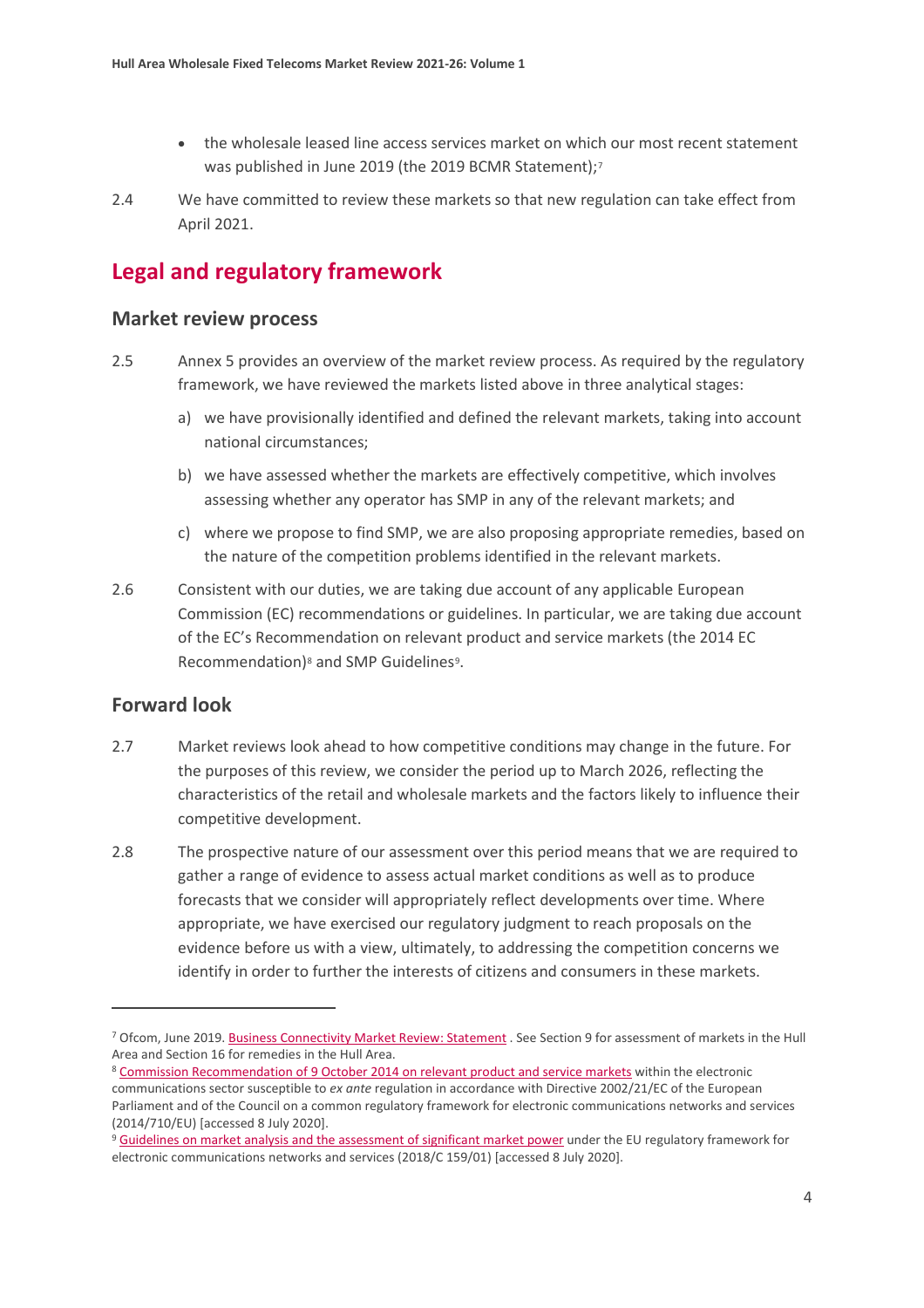#### **Our duties under the Act**

- 2.9 Annex 5 also describes our statutory duties and the matters to which we should have regard in the performance of our functions.[10](#page-6-0) Our Strategic Review of Digital Communications<sup>11</sup> set out how we intended to approach the exercise of our functions to regulate communications markets in accordance with our duties. We consider that the proposals set out in this consultation, which reflect the DCR strategy, meet our duties in section 3 of the Communications Act 2003 (the Act). This includes our principal duty to further the interests of citizens in relation to communication matters, and to further the interests of consumers in relevant markets, where appropriate by promoting competition.
- 2.10 In the rest of the UK (excluding the Hull Area), our strategy for regulation, set out in the 2020 WFTMR Consultation, focuses on securing network competition with Openreach and, where this is not possible, on incentivising Openreach to invest in very high-speed networks.[12](#page-6-2)
- 2.11 In the Hull Area, KCOM has already completed its full-fibre network and there is a lack of competition at any level of the value chain which leads us to consider that the principal competition problems in the Hull Area do not relate to an absence of infrastructure access. Therefore, our strategy for this review is to further the interests of consumers by encouraging access-based competition at the wholesale level, including access to dark fibre. We consider that greater competition will have the long-term effect of reducing in particular retail broadband prices, and creating choice for consumers in retail telecommunications services.
- 2.12 In performing our duties, we have had regard, in particular, to the desirability of promoting competition in relevant markets, the desirability of encouraging investment and innovation in relevant markets, the desirability of encouraging the availability and use of high speed data transfer services throughout the United Kingdom and to the interests of consumers in respect of choice, price, quality of service and value for money.
- 2.13 We have also had regard to the principles under which our regulatory activities should be transparent, accountable, proportionate, consistent and targeted only at cases where action is needed.
- 2.14 We consider that our proposals are also consistent with our duty to act in accordance with the European Community requirements set out in section 4 of the Act, in particular, and for the reasons set out above:
	- the first Community requirement to promote competition;
	- the third Community requirement to promote the interests of all persons who are citizens of the EU;

<span id="page-6-0"></span><sup>&</sup>lt;sup>10</sup> The UK left the European Union on 31 January 2020. A consequence of this is that some of our functions under the Act, including certain functions relevant to this review, will be amended. We consider that the proposals set out in this consultation would continue to fall within the scope of our powers and meet our duties.

<span id="page-6-1"></span><sup>&</sup>lt;sup>11</sup> Ofcom, February 2016. [Strategic Review of Digital Communications](https://www.ofcom.org.uk/__data/assets/pdf_file/0016/50416/dcr-statement.pdf) (DCR).

<span id="page-6-2"></span><sup>12</sup> See 2020 WFTMR 2020, Volume 3, paragraphs 1.4-1.14 where we set out our objectives and strategy for the wholesale fixed telecoms markets.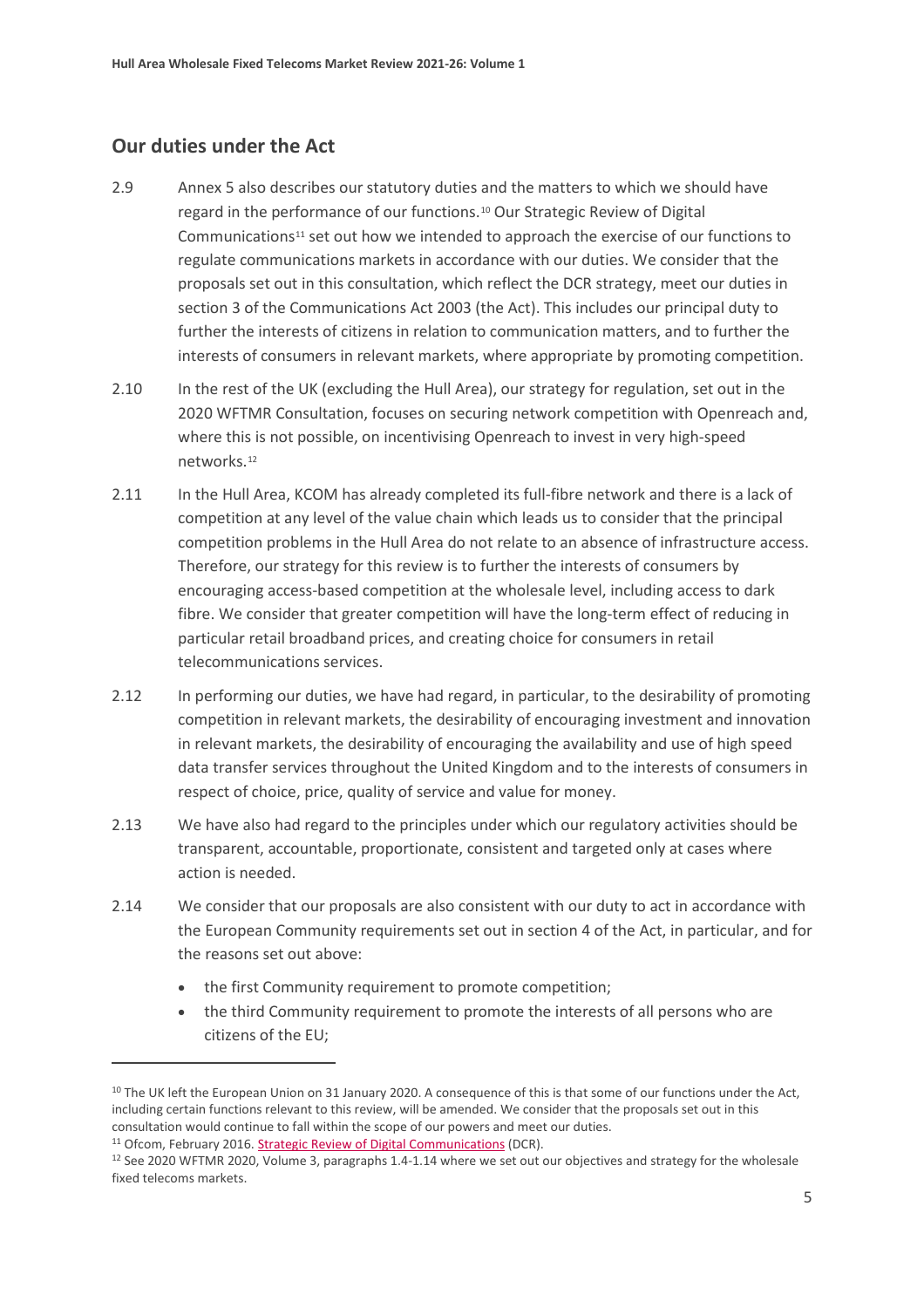- the fourth Community requirement to take account of the desirability of Ofcom's carrying out of its functions in a manner which, so far as practicable, does not favour one form of or means of providing electronic communications networks, services or associated facilities over another (i.e. to be technologically neutral); and
- the fifth Community requirement to encourage the provision of network access for the purposes of securing efficiency and sustainable competition, efficient investment and innovation and the maximum benefit for persons who are customers of communications providers and of persons who make associated facilities available.
- 2.15 In identifying and analysing the markets in Volume 2, we have taken due account of all applicable guidelines and recommendations which have been issued or made by the European Commission in pursuance of the provisions of an EU instrument and which relate to market identification and analysis or the determination of what constitutes significant market power in accordance with section 79 of the Act.
- 2.16 In developing our remedies in Volume 3 we have taken due account of all applicable recommendations issued by the European Commission under Article 19(1) of the Framework Directive in accordance with our duties under section 4A of the Act. In each case, pursuant to Article  $3(3)$  of the BEREC Regulation<sup>13</sup>, we have also taken the utmost account of any relevant opinion, recommendation, guidelines, advice or regulatory practices adopted by BEREC relevant to the matters under consideration in this review.
- 2.17 Where relevant, we explain how we have taken account of these instruments.

#### **European Electronic Communications Code (EECC)**

- 2.18 Directive EU 2018/1972 entered into force on 20 December 2018. It established the European Electronic Communications Code (the EECC), which amends and replaces the current EU regulatory framework for electronic communications[.14](#page-7-1) The relevant provisions of the EECC are set out in Annex 5 of this document.
- 2.19 The UK Government consulted in July 2019 on its proposed approach to implementing the EECC into national law.[15](#page-7-2) Its consultation included proposals on the key legislative changes that will be required to implement the EECC in the UK. The deadline for transposition is 21 December 2020. The requirement to transpose EU Directives will still apply to the UK by the time the deadline for transposing the EECC is reached. We therefore anticipate that the Act may be amended to reflect the EECC's provisions before we reach our final decisions on the matters set out in this consultation (our final statement is currently planned for

common regulatory framework for electronic communications networks and services, 7 March 2002 (as amended) (Framework Directive)[; Directive 2002/22/EC](https://eur-lex.europa.eu/legal-content/en/TXT/?uri=CELEX:32002L0022) on universal service and users' rights relating to electronic communications networks and services, 7 March 2002 (as amended) (Universal Service Directive) [accessed 8 July 2020].

<span id="page-7-1"></span><span id="page-7-0"></span><sup>&</sup>lt;sup>13</sup> Regulation (EC) No 1211/2009 of the European Parliament and of the Council of 25 November 2009 establishing the Body of European Regulators of Electronic Communications (BEREC) and the Office (th[e BEREC Regulation\)](https://eur-lex.europa.eu/LexUriServ/LexUriServ.do?uri=OJ:L:2009:337:0001:0010:EN:PDF). <sup>14</sup> [Directive 2002/19/EC](https://eur-lex.europa.eu/legal-content/EN/TXT/?uri=CELEX:32002L0019) on access to, and interconnection of, electronic communications networks and associated facilities, 7 March 2002 (as amended) (Access Directive); [Directive 2002/20/EC](https://eur-lex.europa.eu/legal-content/EN/TXT/?uri=CELEX:32002L0020) on the authorisation of electronic communications networks and services, 7 March 2002 (as amended) (Authorisation Directive)[; Directive 2002/21/EC](https://eur-lex.europa.eu/legal-content/en/TXT/?uri=CELEX:32002L0021) on a

<span id="page-7-2"></span><sup>&</sup>lt;sup>15</sup> Department for Digital, Culture, Media and Sport, *Implementing the European Electronic Communications Code*, 16 July 2019 [accessed 8 July 2020].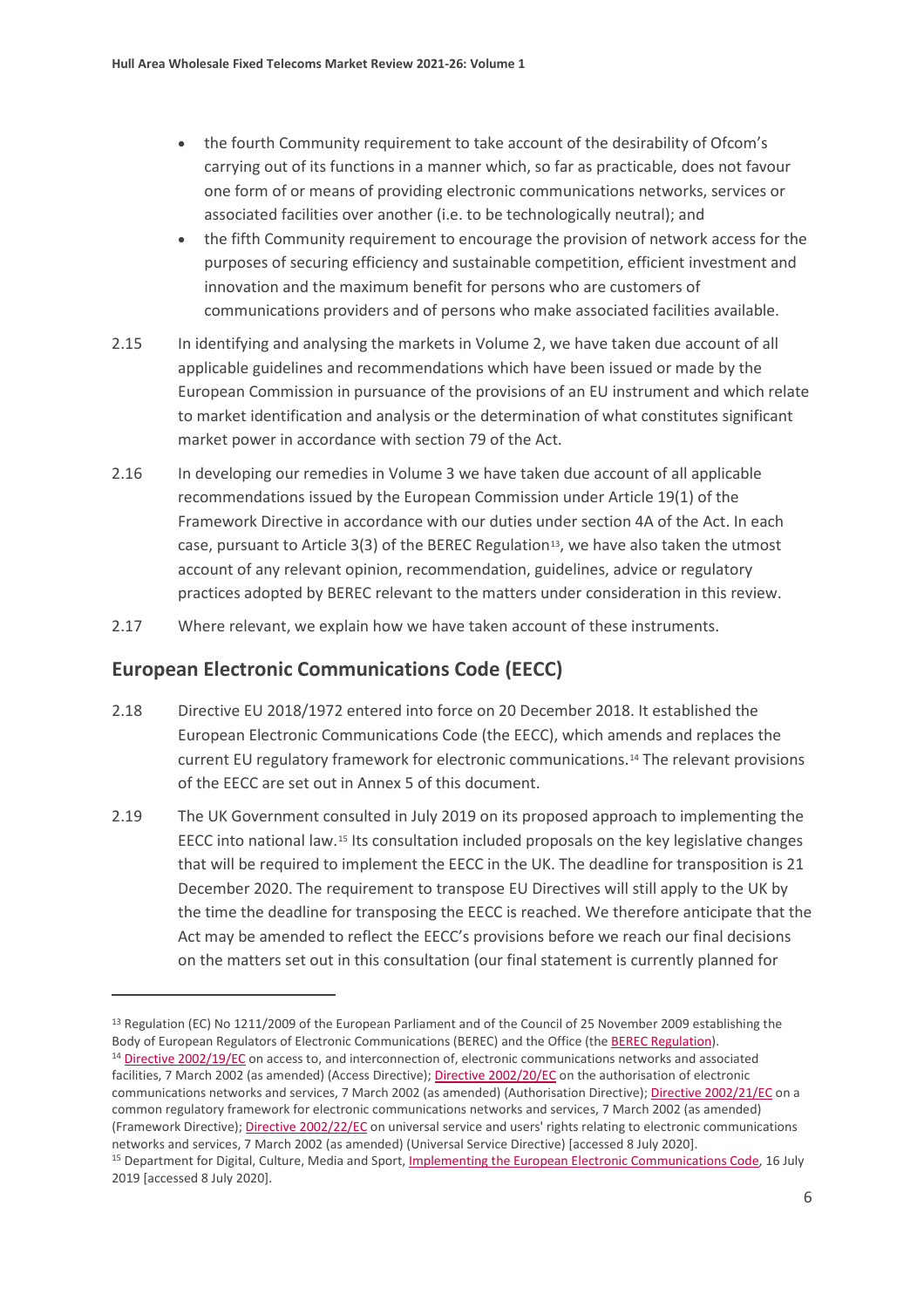early 2021). We have therefore also considered whether our proposals are consistent with these provisions of the EECC.

- 2.20 Article 3 of the EECC sets out the general objectives that national regulatory authorities should pursue. These mirror to a large extent the objectives currently set out in Article 8 of the Framework Directive, which are reflected in our existing duties under section 4 of the Act (such as the promotion of competition and citizens' interests). However, Article 3 of the EECC introduces a new objective to promote connectivity and access to, and take-up of, very high capacity networks, including fixed, mobile and wireless networks, by all citizens and businesses of the Union (we refer to this below as the "connectivity objective"), and related amendments to the other objectives.
- 2.21 We consider that our proposals are also consistent with Article 3 of the EECC. We have explained above that KCOM has completed its full-fibre network in the Hull Area. Our proposals will promote access-based competition, in order to encourage access to the network and take-up of fibre based services.

### **Strategic Statement position**

2.22 As required by section 2B(2) of the Communications Act 2003, we have had regard to the UK Government's Statement of Strategic Priorities<sup>[16](#page-8-0)</sup> for telecoms, management of radio spectrum and postal services. In particular, we have had regard to the following priority areas covered by the SSP: world-class digital infrastructure, furthering the interests of telecoms consumers and ensuring secure and resilient telecoms infrastructure. We set out in Section 1 of Volume 3 further details of how we have done this.

<span id="page-8-0"></span><sup>&</sup>lt;sup>16</sup> Department for Digital, Culture, Media and Sport, Statement of Strategic Priorities for telecommunications, the [management of radio spectrum, and postal services,](https://assets.publishing.service.gov.uk/government/uploads/system/uploads/attachment_data/file/842918/SSP_-_as_designated_by_S_of_S_.pdf) 29 October 2019 (SSP) [accessed 8 July 2020].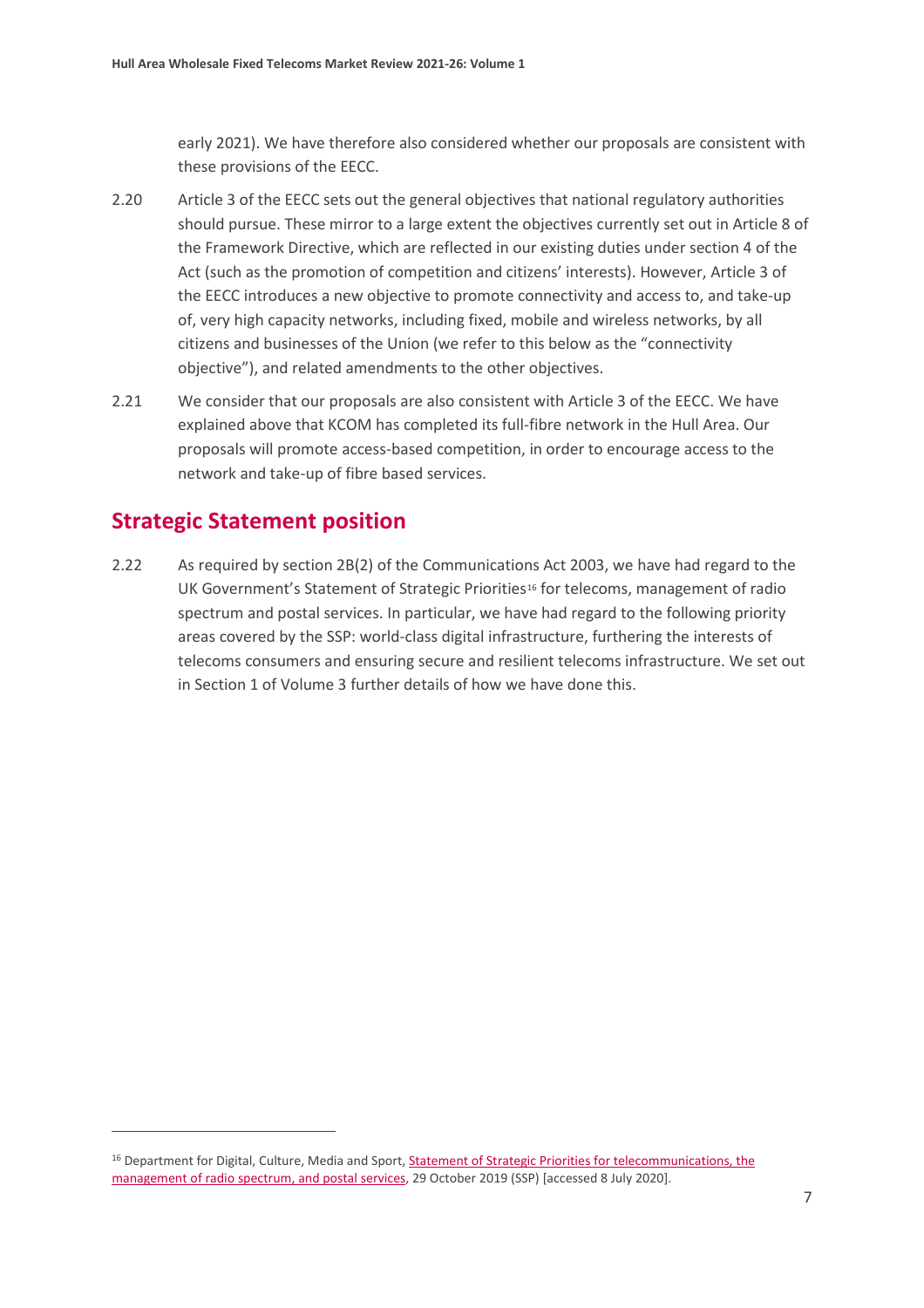# <span id="page-9-0"></span>3. Detailed summary of our proposals

## **Market definition and SMP findings**

### **Proposed market definitions relevant for wholesale local access (WLA) and leased lines access services (LL Access)**

- 3.1 We propose to define the WLA market as a single product market for wholesale local access at a fixed location which:
	- a) includes all fixed network technologies (copper, fibre and cable), all bandwidths and services provided to both residential and business customers; and
	- b) does not include leased lines access or wireless services.
- 3.2 We propose to define the LL Access market as a product market for wholesale leased lines access services which:
	- a) is a single market for LL Access services at all bandwidths, which includes all wholesale fibre-based Ethernet and wavelength division multiplex (WDM) services;
	- b) includes dark fibre used to supply or self-supply LL Access in the product market;
	- c) includes mobile backhaul in the product market; but
	- d) excludes business-grade connectivity services provided over Ethernet in the First Mile (EFM) and broadband (symmetric and asymmetric), from the product market.
- 3.3 For each of the WLA and LL Access markets we propose to define the Hull Area as a distinct geographic market.

#### **Proposed SMP findings**

3.4 We propose to find that KCOM has significant market power in these markets.

## **Other markets within this Review**

- 3.5 We do not propose to review the physical infrastructure market. See Annex 7 for more information.
- 3.6 We have reviewed the WBA market and propose to deregulate this market. We consider that the completion of KCOM's full-fibre roll-out and the introduction of KCOM's fibre WLA product means that there are no longer high and non-transitory barriers to entry to the WBA market, and it is no longer susceptible to *ex ante* regulation (see Volume 2 for more information).
- 3.7 We have also reviewed the markets for WFAEL, ISDN2/30 and WCO. We propose to deregulate these markets, for the following reasons: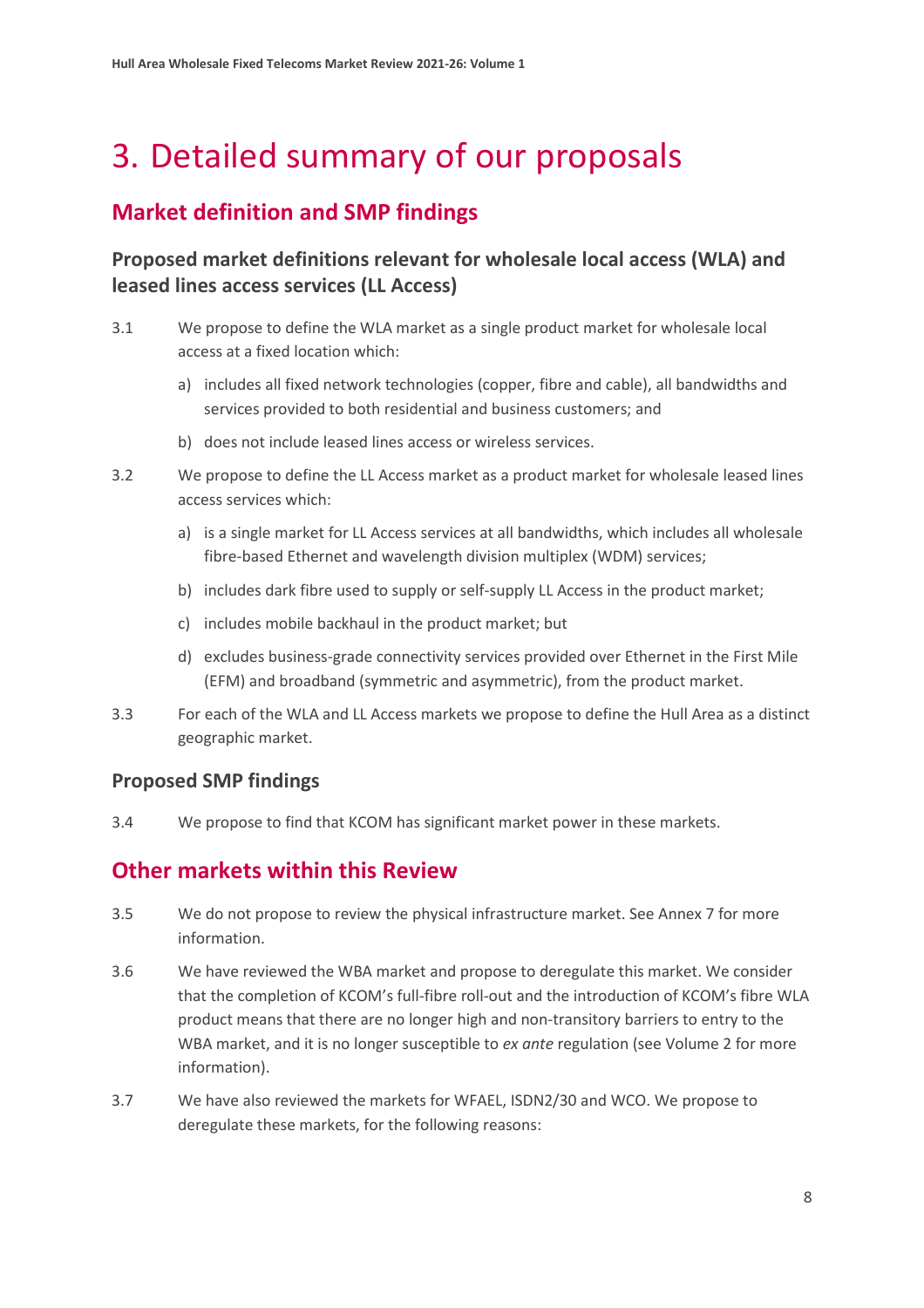- a) It is no longer necessary to use WFAEL to provide fixed voice services in the Hull Area, as KCOM's fibre WLA product enables other telecoms providers to offer fixed voice services using a managed voice over IP (VoIP) service. There are no longer high and non-transitory barriers to entry to this market, and it is no longer susceptible to *ex ante* regulation (see Volume 2 for more information).
- b) The markets for ISDN2 and ISDN30 in the Hull Area are declining and the number of customers is small in absolute terms, so we propose that competition law would adequately address any harm caused by KCOM exploiting its SMP, and the market is no longer susceptible to *ex ante* regulation (see Volume 2 for more information).
- c) It is no longer necessary to regulate WCO because the ability to use managed VoIP service to offer fixed voice services means that providers are able to originate calls themselves, instead of relying on KCOM to originate calls on its voice network. There are no longer high and non-transitory barriers to entry to this market, and it is no longer susceptible to *ex ante* regulation (see Volume 2 for more information).

## **Remedies**

- 3.8 In the light of our provisional SMP findings we are proposing a number of remedies in each of the relevant markets.
- 3.9 We are proposing to impose a general network access obligation supplemented by transparency and non-discrimination requirements in each of the WLA and LL Access Markets, as well a specific remedy on the LL Access market.

### **Wholesale local access (WLA) and leased lines access services markets (LL Access)**

- 3.10 Figure 2.1 below summarises our proposed general remedies for the WLA and LL Access markets. It sets out the network access requirements we are proposing and our approach to transparency, quality of service and non-discrimination.
- 3.11 As part of our general remedies, in addition to the remedies summarised below, we are proposing to give a direction requiring KCOM to modify its WLA Reference Offer so as to remove provisions which require access seekers to be located at KCOM's exchanges, and instead to provide appropriate interconnection arrangements anywhere in the Hull Area. We consider that this will have the effect of improving the existing WLA access arrangements and facilitating the use of KCOM's network by access seekers.
- 3.12 In the LL Access market, our proposals include a new requirement for KCOM to provide access to dark fibre as well as active leased lines services. Our proposed specific remedy is summarised in Figure 2.2 below.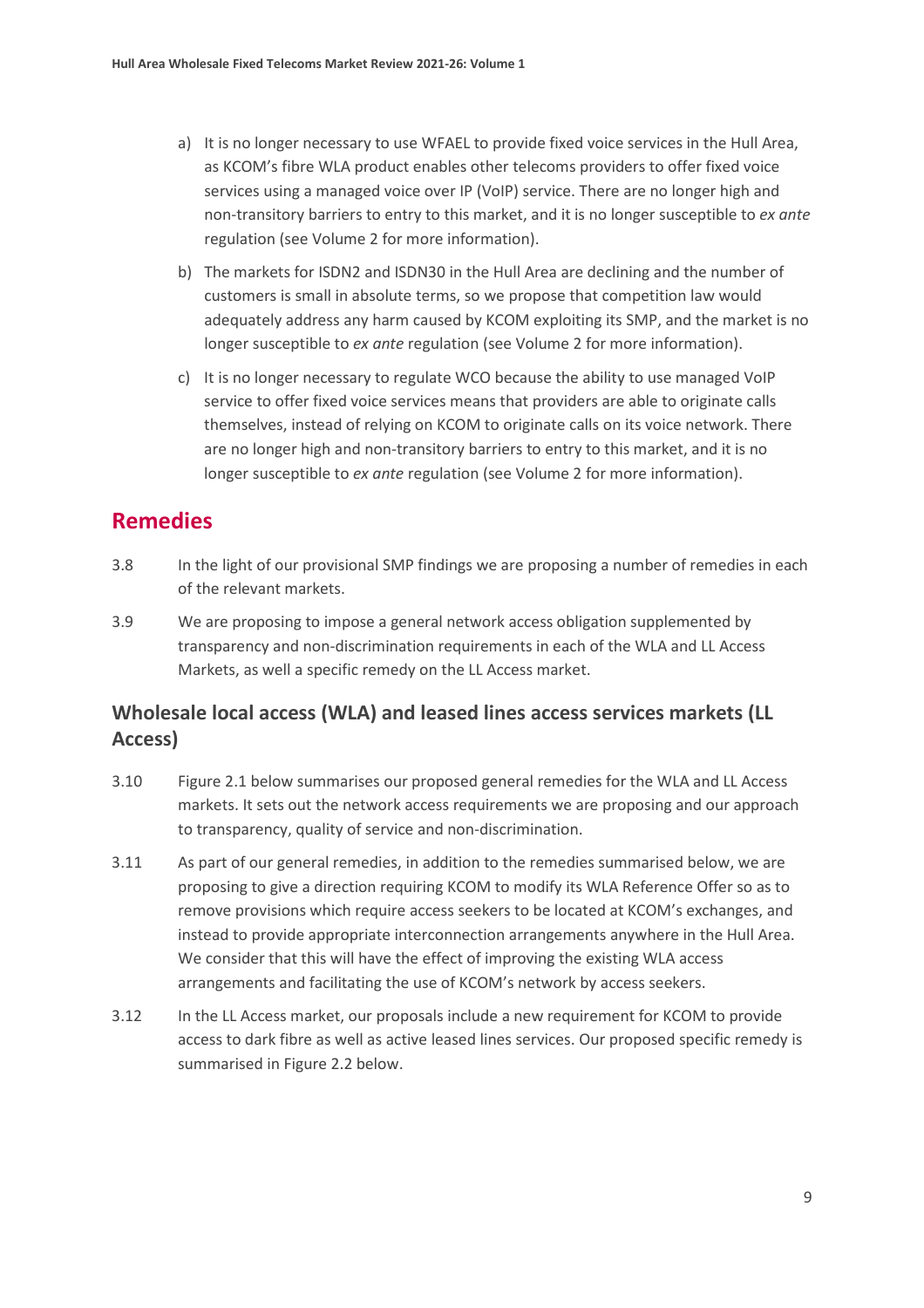#### **Figure 2.1: Summary of our proposed remedies in the WLA and LL Access markets**

#### **Proposed remedies in the WLA and LL Access markets (including dark fibre access)**

**Requirement to provide network access on reasonable request, and on fair and reasonable terms, conditions and charges (excludes copper-based services in the WLA market).**

**Requirements relating to requests for new forms of network access [WLA only]**

**Requirement not to discriminate unduly (NUD)**

**Requirement to publish a Reference Offer (RO)**

**Requirement to notify changes to charges, terms and conditions**

**Requirement to notify technical information**

**Requirement to publish quality of service information as directed by Ofcom (QoS)**

**Regulatory Financial Reporting (general accounting separation and cost accounting)**

**Requirement to produce a Pricing Transparency Report (PTR) [LL Access only]**

**Figure 2.2: Summary of the proposed specific remedy** 

**Proposed specific remedy in the LL Access market (including dark fibre access)**

**Requirement to provide Ethernet and dark fibre network access in the following circuit configurations:**

- **connecting end-user premises and KCOM's ODF Site or Third Party premises; and**
- **connecting an end-user premises and another end-user premises.**

#### **WFAEL, WCO and ISDN2/30 markets**

3.13 Although we are proposing to deregulate the WFAEL, WCO and ISDN2/30 markets, we propose to maintain aspects of the existing regulation on KCOM for a 12-month transitional period (see Volume 3 for more information). We do not propose any transitional remedies in the WBA market.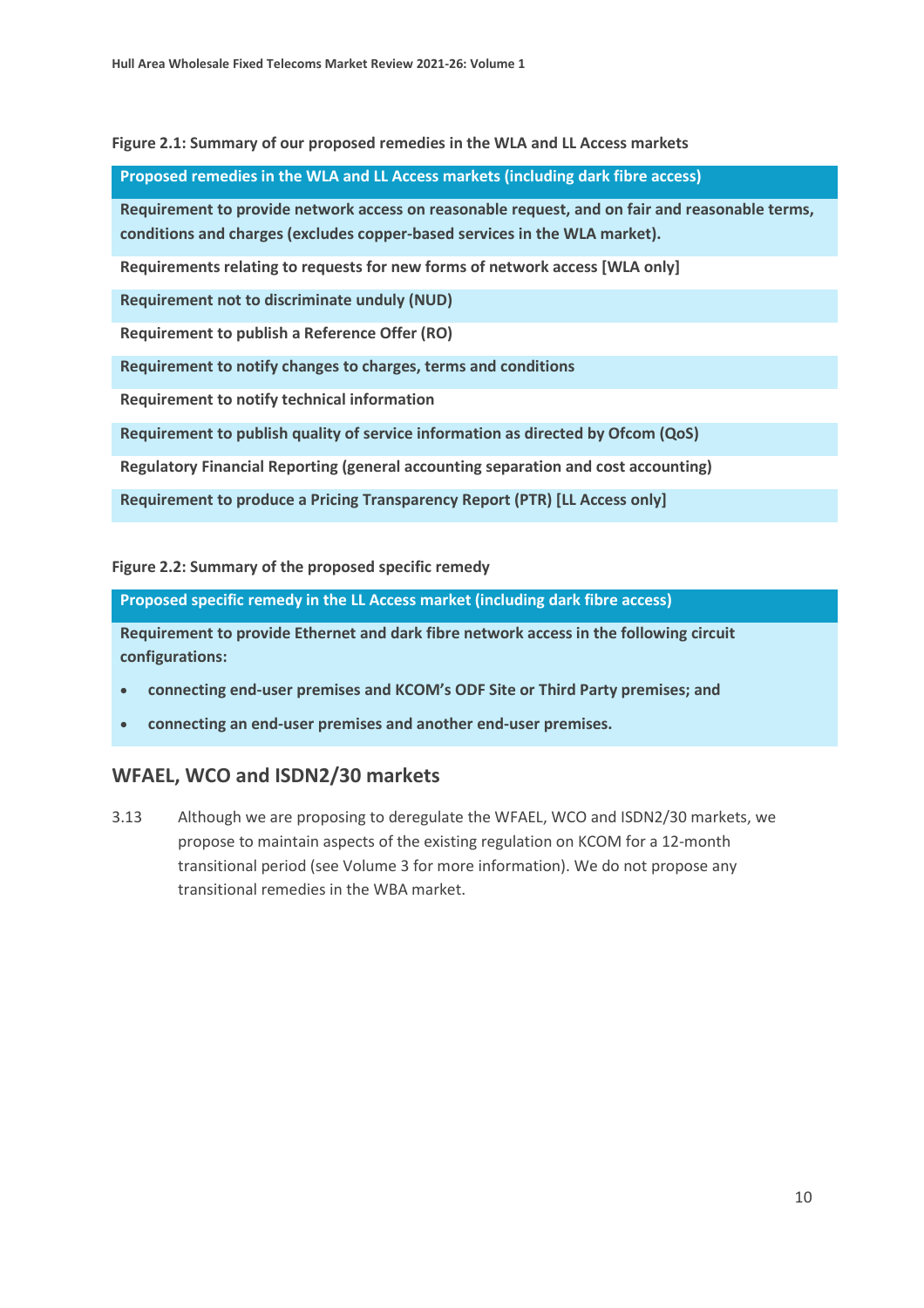# <span id="page-12-0"></span>4. Structure and recent consultations

4.1 In this section we set out the structure for the rest of the document, and our approach to impact assessment.

## **Structure of the consultation document**

- 4.2 The proposals of our review are published in four Volumes and nine Annexes, which together set out our analysis of and proposals for the fixed telecoms access markets in the Hull Area:
	- a) **Volume 1** provides an overview and summary of our proposals;
	- b) **Volume 2** sets out our market assessment for WLA and LL Access. It also includes the analysis leading to our proposals to deregulate the WBA, WFAEL, WCO and ISDN2/30 markets;
	- c) **Volume 3** sets out our approach to remedies for the WLA and LL Access markets (including dark fibre) and transitional arrangements in the WFAEL, WCO and ISDN2/30 markets;
	- d) **Volume 4** sets out the detail of our proposed SMP conditions.
	- e) **Annexes 1 – 9** contain details which are referred to in each of the Volumes. These Annexes support the analysis in Volumes 1 to 3 and are an integral part of our reasoning.

## **Impact assessment and equality impact assessment**

#### **Impact assessment**

- 4.3 This consultation document constitutes our impact assessment for the purposes of section 7 of the Act.
- 4.4 Impact assessments provide a valuable way of assessing the options for regulation and showing why the chosen option was preferred. They form part of best practice policymaking. This is reflected in section 7 of the Act, which means that, generally, we have to carry out impact assessments in cases where our conclusions would be likely to have a significant effect on businesses or the general public, or where there is a major change in Ofcom's activities. However, as a matter of policy Ofcom is committed to carrying out impact assessments in relation to the great majority of our policy decisions.

#### **Equality impact assessment**

4.5 Section 149 of the Equality Act 2010 (the "2010 Act") imposes a duty on Ofcom, when carrying out its functions, to have due regard to the need to eliminate discrimination, harassment, victimisation and other prohibited conduct related to the following protected characteristics: age; disability; gender reassignment; marriage and civil partnership;